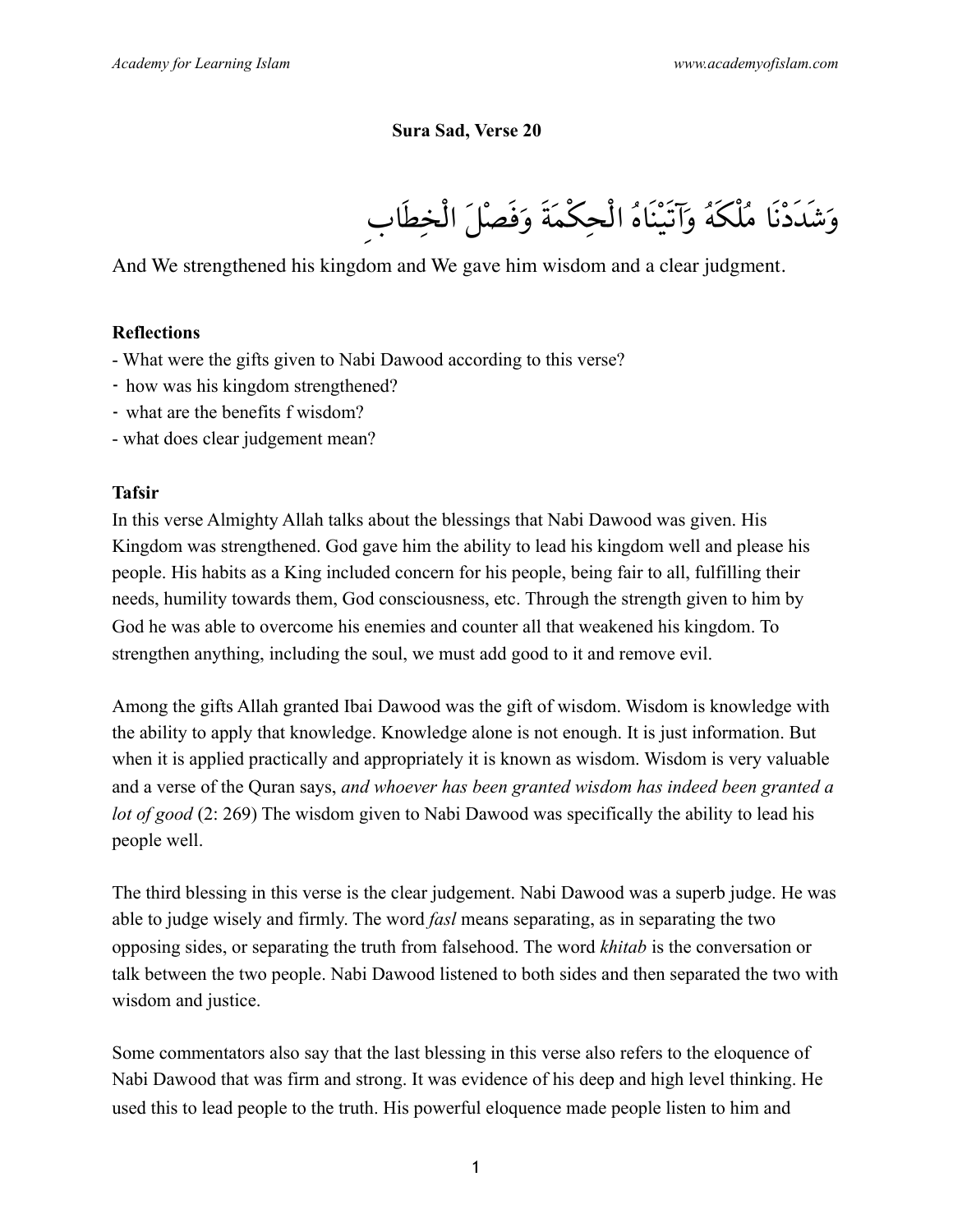follow him. To be able to speak well is a great gift and should be used in God's way. One of the gifts that the Ahlul Byat (a) were given was also the gift of eloquence. We have examples from the lives of Imam Ali (a) and others where their speeches and poetry moved people to tears.

This verse was to remind the Prophet and the early Muslims, as well as all Muslims to come, that God can give great and effective gifts to whoever He pleases. It is a reminder that success in all aspects comes only from God. It will come when God wants it to come.

Note that no Kingdom or leadership can be established without what Nabi Dawood has been given. A good leader needs God consciousness, wisdom, justice, and eloquence.

# **Relevant Verses**

Nabi Dawood given kingdom and wisdom, 2:251 Prophet Ibrahim's family given wisdom - 4:54 Verses on Wisdom - 2:269, 3:164

# **Hadith**

A Hadith from Nabi Dawood;

An intelligent person must keep aside time for four things;

- a) To pray to his Lord
- b) To take account of himself
- c) To mingle with brethren in faith who will show him his faults
- d) To enjoy lawful and respectable pleasures for this will help him with the other (three).

# **Important Lessons**

- 1) All abilities that human beings have are gifts from God
- 2) Good leadership includes wisdom and just judgement
- 3) Eloquence must be used to lead people towards the truth
- 4) Any role that a believer plays can be strengthened with the gifts of God
- 5) Wisdom, Justice, and Eloquence were common qualities of the Divinely chosen leaders.

## **Story**

God once told Nabi Dawood , ' Go to Khaladah, daughter of Aws, and give her glad tidings of Paradise. Tell her that she will be one of your companions in Paradise.